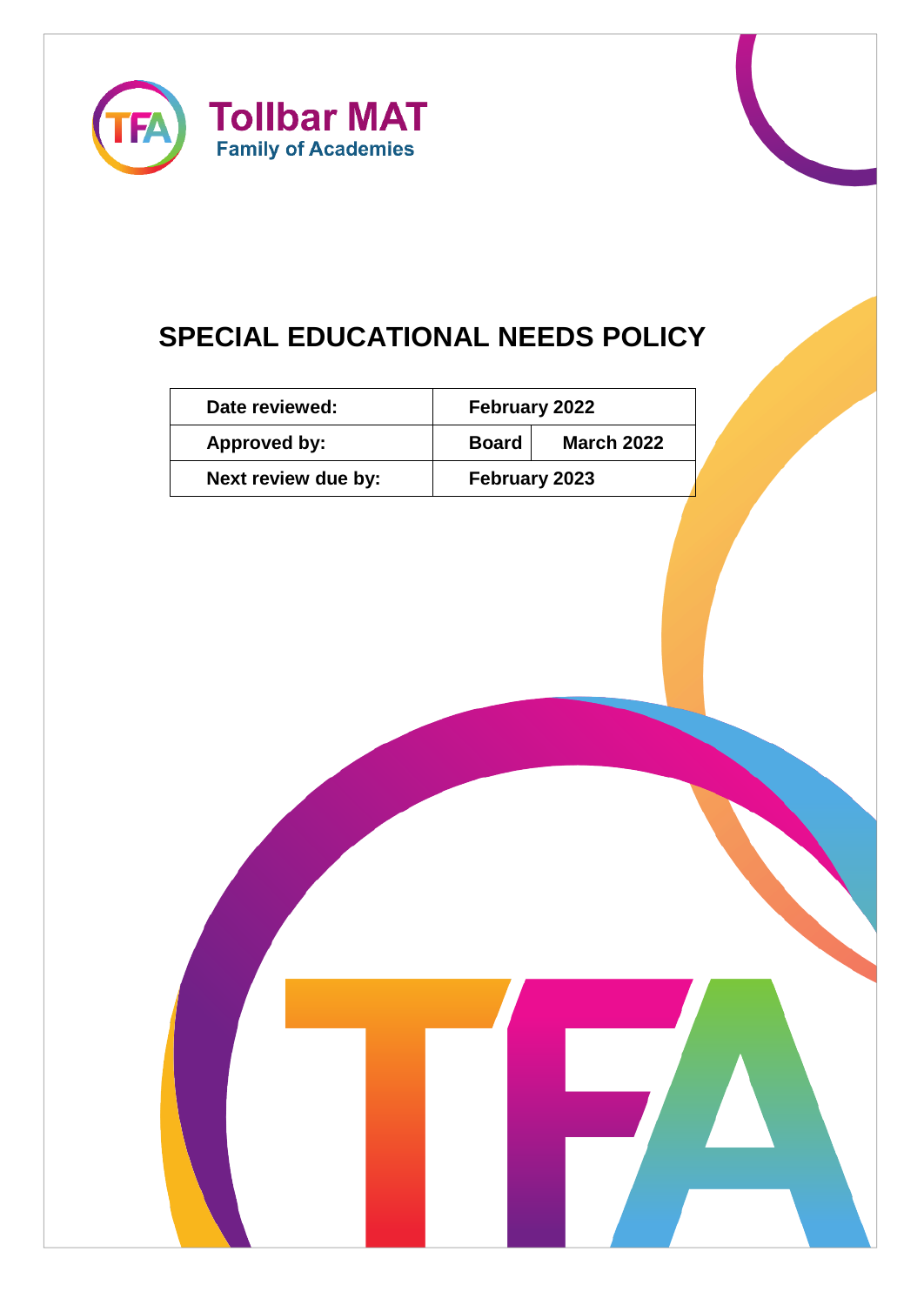## Contents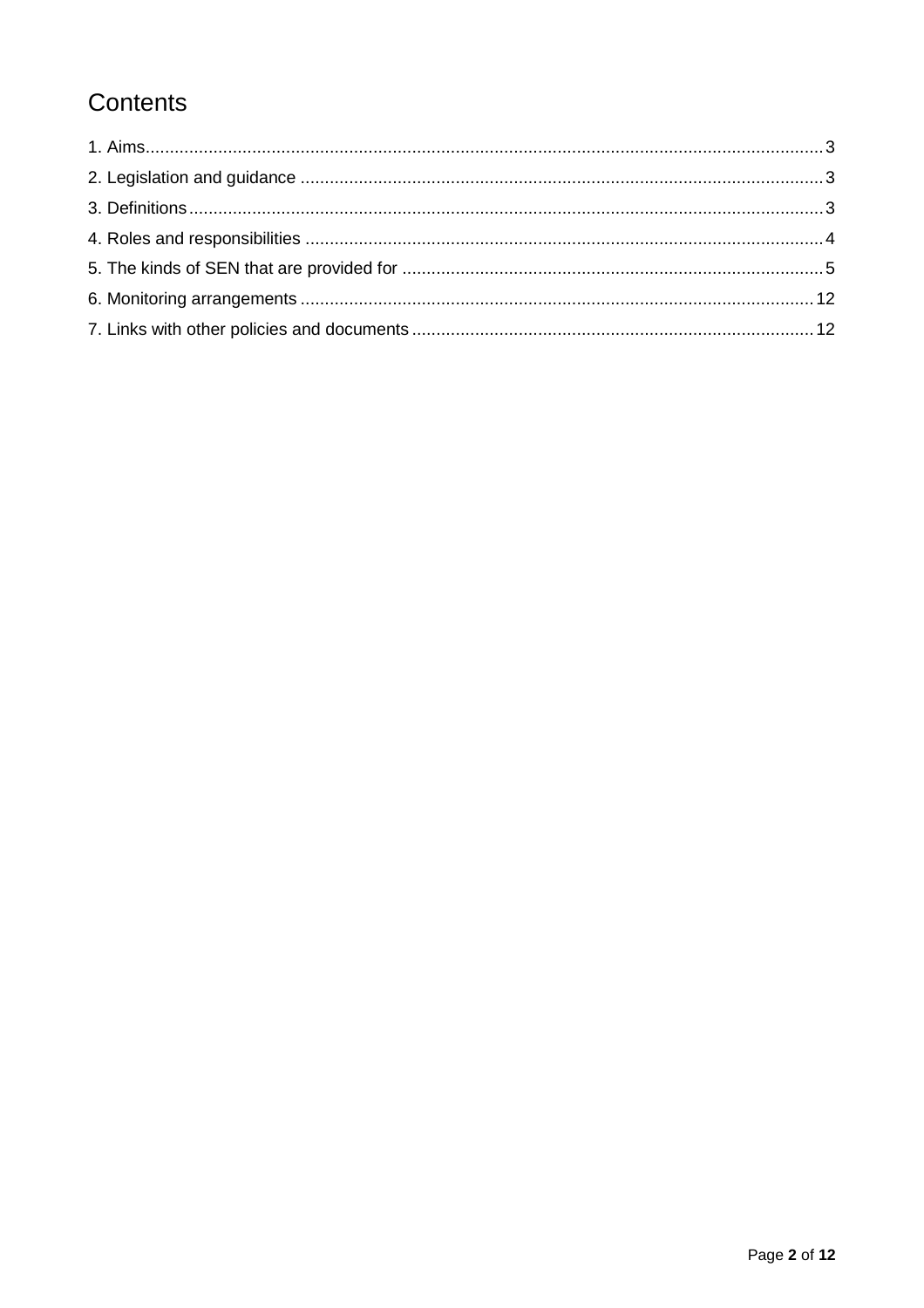## <span id="page-2-0"></span>**1. Aims**

Our SEN policy aims to:

- Ensure the identification of all students requiring SEN provision as early as possible in their Academy career
- Ensure that all students have the right to achieve their maximum academic and social potential
- Ensure that parents and carers of SEN students are kept fully informed of their child's progress and attainment
- Ensure that all staff are made aware of the Academy's duties in respect of students with SEN
- Provide support and advice for all staff working with special educational needs students.

## <span id="page-2-1"></span>**2. Legislation and guidance**

This policy is based on the statutory Special Educational Needs and Disability (SEND) Code of [Practice](https://www.gov.uk/government/uploads/system/uploads/attachment_data/file/398815/SEND_Code_of_Practice_January_2015.pdf) and the following legislation:

- [Part 3 of the Children and Families Act 2014,](http://www.legislation.gov.uk/ukpga/2014/6/part/3) which sets out schools' responsibilities for students with SEN and disabilities
- [The Special Educational Needs and Disability Regulations 2014,](http://www.legislation.gov.uk/uksi/2014/1530/contents/made) which set out schools' responsibilities for education, health and care (EHC) plans, SEN co-ordinators (SENCOs) and the SEN information report

This policy also complies with our funding agreement and articles of association.

## <span id="page-2-2"></span>**3. Definitions**

A student has SEN if he or she:

- Has a significantly greater difficulty in learning than the majority of students of the same age
- Has a disability which prevents or hinders the student from making use of educational facilities of a kind generally provided for students of the same age in other schools within the local authority
- Is under compulsory school age and falls within the definition in the first two bullet points, or would do so if special educational provision was not made for the student.

Students must not be regarded as having learning difficulties solely because their language, or form of the home language, is different from that in which they are taught.

The SEND Code of Practice identifies four broad areas of need: it is understood that these areas give an overview of the range of needs that should be planned for. All staff understand that individual students may often have needs that cut across more than one of these areas and that needs may change over time. Any assessment of need will endeavor to ensure that the full range of an individual student's needs is identified, not simply the primary need and that the support provided will be based upon a full understanding of an individual's particular strengths and needs.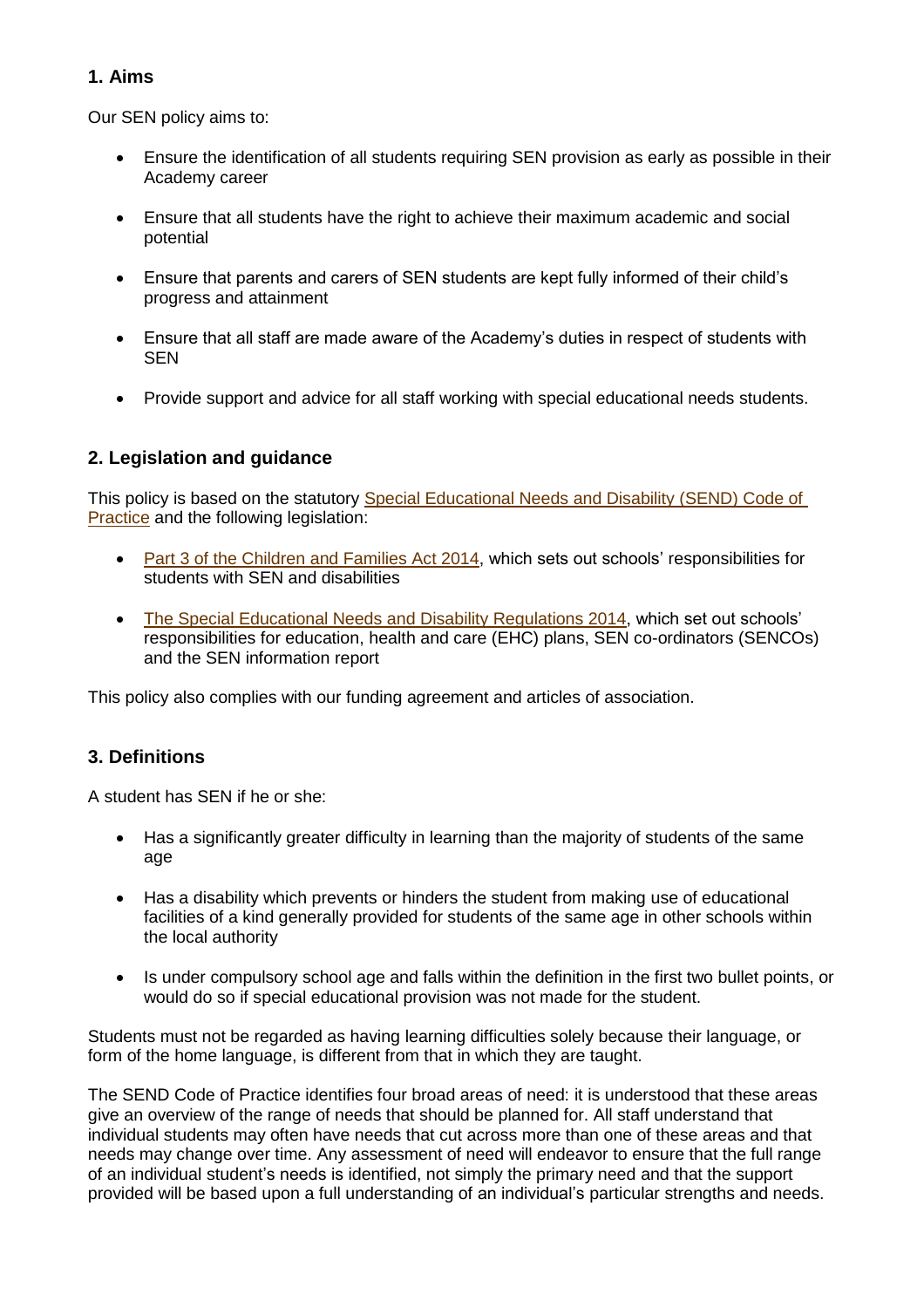## **The four broad areas of need are:**

#### • **Communication and interaction**

This includes children who have speech and language difficulties and also those identified as having Autism.

#### • **Cognition and learning**

This includes moderate and severe learning difficulties, when a child or young person learns at a slower pace than their peers in all areas of the curriculum. It also includes specific learning difficulties (SpLD) which may affect one or more specific skill or area of the curriculum such as dyslexia, dyscalculia or dyspraxia.

- **Social, emotional and mental health difficulties** This can manifest itself in many different ways, for example a child or young person may become withdrawn or they may display very challenging and disruptive behaviour.
- **Sensory and/or physical needs** This includes, amongst other things: Visual Impairment (VI), Hearing Impairment (HI) or a Multi-Sensory Impairment (MSI).

## <span id="page-3-0"></span>**4. Roles and responsibilities**

## **4.1 The SENCO**

The SENCOs of our constituent Academies are as follows:

| Secondary                    |                     |  |
|------------------------------|---------------------|--|
| <b>Cleethorpes Academy</b>   | Miss L Ciechanowski |  |
| Louth Academy                | Mrs H Naylor        |  |
| <b>Tollbar Academy</b>       | Miss D Parker       |  |
| Somercotes Academy           | Mr J White          |  |
| Primary                      |                     |  |
| Reynolds Academy             | Miss L Waring       |  |
| Pilgrim Academy              | Mrs C France        |  |
| <b>Theddlethorpe Academy</b> | Mrs S Cook          |  |

The SENCO will:

- Work with the Principal and SEN governor to determine the strategic development of the SEN Policy and provision in the Academy
- Have day-to-day responsibility for the operation of this SEN Policy and the co-ordination of specific provision made to support individual students with SEN, including those who have EHC plans
- Provide professional guidance to colleagues and work with staff, parents, and other agencies to ensure that students with SEN receive appropriate support and high-quality teaching
- Advise on the graduated approach to providing SEN support
- Advise on the deployment of the Academy's delegated budget and other resources to meet students' needs effectively
- Be the point of contact for external agencies, especially the Local Authority and its support services
- Liaise with potential Post-16 providers of education to ensure students and their parents are informed about options and a smooth transition is planned
- Work with the Principal and the Local Governing Body/Board of Directors to ensure that the Academy meets its responsibilities under the Equality Act 2010 with regard to reasonable adjustments and access arrangements
- Ensure that the Academy keeps the records of all students with SEN up to date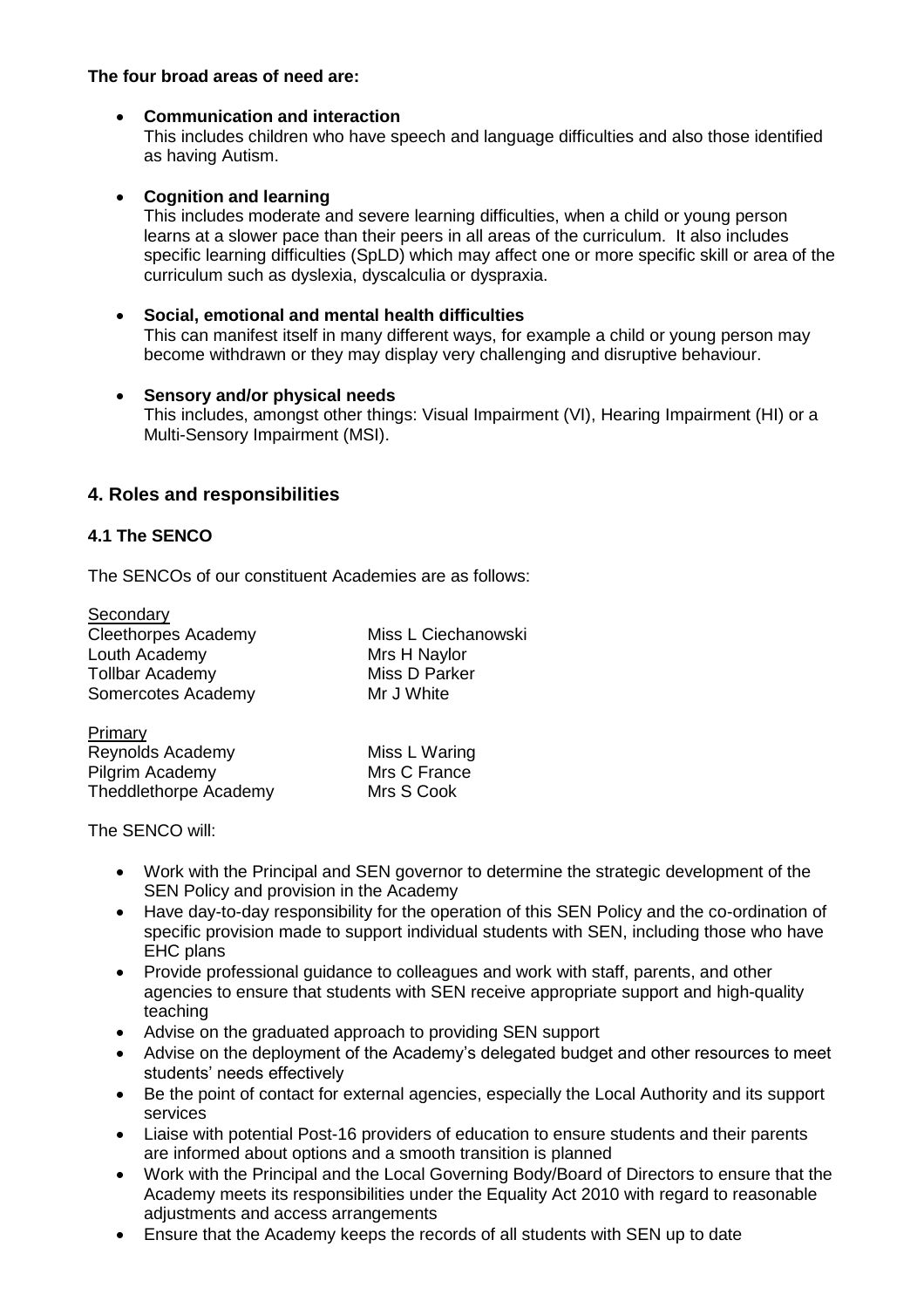## **4.2 The SEN governor**

The SEN governor will:

- Help to raise awareness of SEN issues at Local Governing Body meetings
- Monitor the quality and effectiveness of SEN and disability provision within the Academies and update the Local Governing Body on this
- Work with the Principal and SENCO to determine the strategic development of the SEN Policy and provision in the Academies.

## **4.3 The Principal**

The Principal will:

- Work with the SENCO and SEN governor to determine the strategic development of the SEN Policy and provision in the Academy
- Have overall responsibility for the provision and progress of students with SEN and/or disabilities.

## **4.4 Class teachers**

Each class teacher is responsible for:

- The progress and development of every student in their class
- Working closely with any Teaching Assistants or specialist staff to plan and assess the impact of support and interventions and how they can be linked to classroom teaching
- Working with the SENCO to review each student's progress and development and decide on any changes to provision
- Ensuring they follow this SEN policy.

## <span id="page-4-0"></span>**5. The kinds of SEN that are provided for**

Our Academies currently provide additional and/or different provision for a range of needs, including:

- Communication and interaction, for example, autistic spectrum disorder, speech and language difficulties
- Cognition and learning, for example, dyslexia, dyspraxia,
- Social, emotional and mental health difficulties, for example, attention deficit hyperactivity disorder (ADHD)
- Sensory and/or physical needs, for example, visual impairments, hearing impairments, processing difficulties, epilepsy.

## **5.2 Identifying students with SEN and assessing their needs**

Each Academy has a clear approach to identifying and responding to SEN. We recognize the benefits of early identification in terms of improving long-term outcomes for students.

The Code of Practice states that "A pupil has SEN where their learning difficulty or disability calls for special educational provision, namely provision different from or additional to that normally available to pupils of the same age".

The process of identification in the Academies is as follows:

• Assessment on entry of each student's current skills and levels of attainment on entry, including baseline assessments in reading, spelling, maths and English, building on information from previous settings and key stages where appropriate.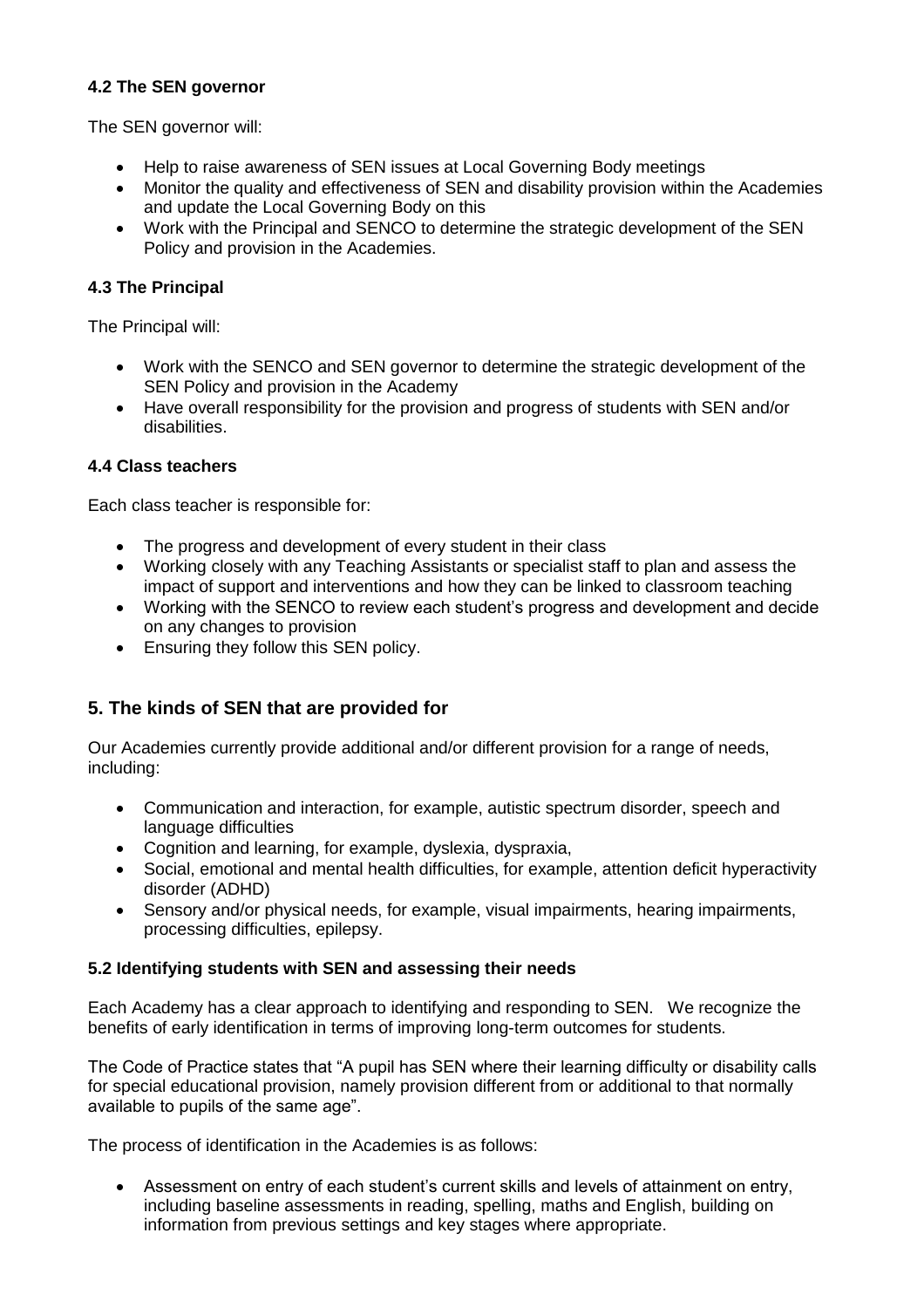- A consideration of any evidence that a student may have a disability under the Equality Act 2010 and, of what reasonable adjustments may be needed.
- Regular assessments of progress for all students by class and subject teachers, supported by the senior leadership team, which seek to identify pupils making less than expected progress given their age and individual circumstances.

Class and subject teachers will identify those students whose progress:

- Is significantly slower than that of their peers starting from the same baseline
- Fails to match or better the child's previous rate of progress
- Fails to close the attainment gap between the child and their peers
- Widens the attainment gap.

This may include progress in areas other than attainment, for example, social needs.

Slow progress and low attainment will not automatically mean a student is recorded as having SEN.

When deciding whether special educational provision is required, we will start with the desired outcomes, including the expected progress and attainment, and the views and the wishes of the student and their parents. We will use this to determine the support that is needed and whether we can provide it by adapting our core offer, or whether something different or additional is needed.

## **5.3 Consulting and involving students and parents**

#### **Parental liaison and involvement**

Self-evidently, parents know a great deal about their children, they have particular insights about their strengths, skills, interests, preferences, aspirations, anxieties and difficulties. Accordingly, the importance of meaningful, regular and positive communications between teachers and parents can hardly be overstated. Parents of SEN children are actively encouraged to be involved in all stages of their child's education. To help fulfil this important role in their child's education parents are encouraged to:

- Ensure that their child has (at least) the basic equipment necessary for all lessons.
- Show an interest in, and ask questions about, the work and activities in which their child is currently engaged in an Academy and/or home.
- Regularly look at, ask questions about, and comment meaningfully on the child's work.
- Ensure that the child completes all homework set.
- Make every effort to attend Parents' Evenings.
- Attend any meeting arranged by the SENCO for their child. This could include Annual Reviews for students with an EHCP or PSP meetings.
- Communicate to a Curriculum Leader or a particular teacher, any concerns or difficulties, interests or aspirations, that are either specific to, or that are seriously affecting their child's education.

Where appropriate, discussions with a student and their parents will be arranged to identify whether they need special educational provision. These conversations will make sure that:

- Everyone develops a good understanding of the students' areas of strength and difficulty
- Parents' concerns are considered
- Everyone understands the agreed outcomes sought for the child
- Everyone is clear about what the next steps are.

The Academy will formally notify parents in writing when it is decided that a student's name will be added to the SEN register.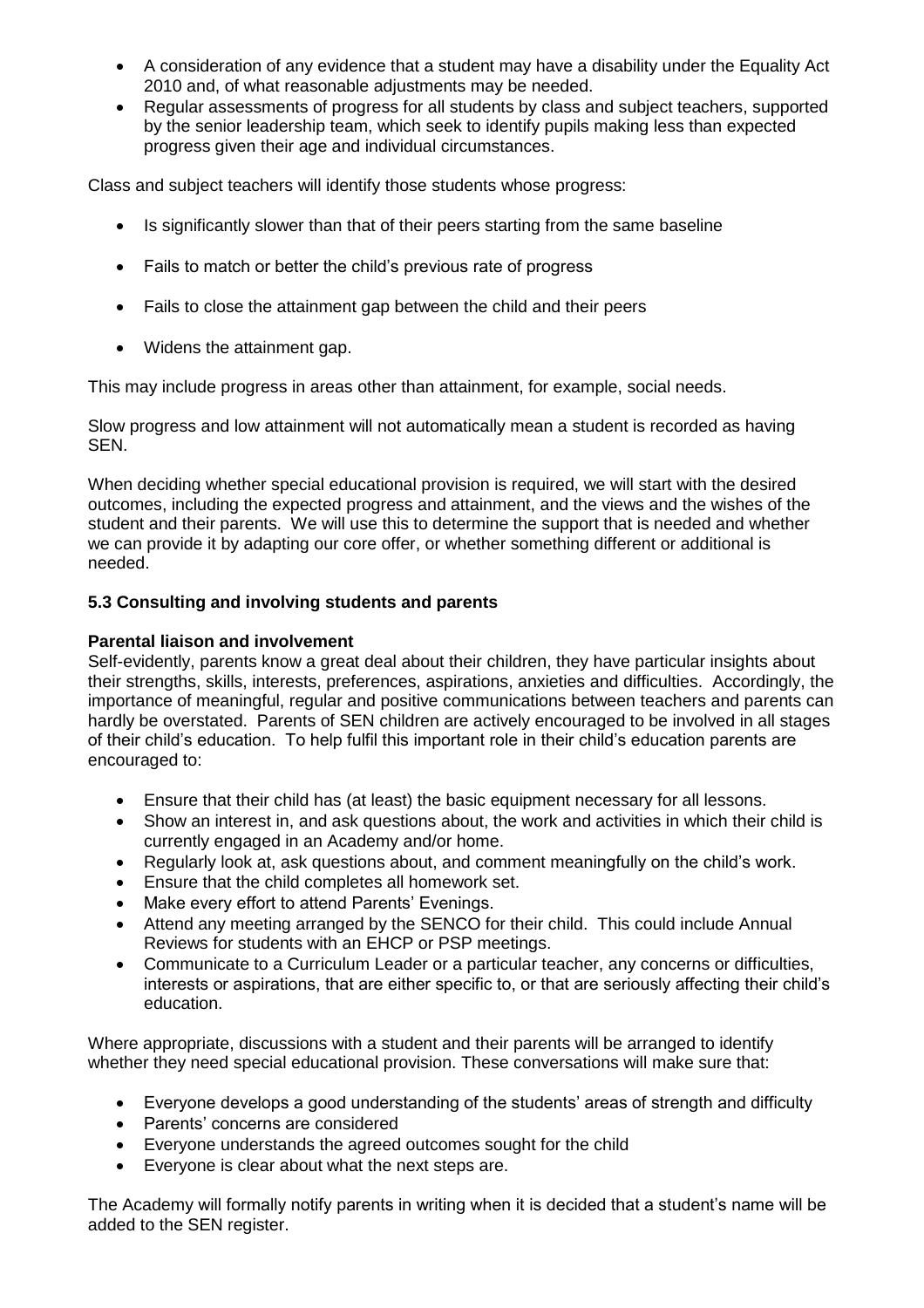## **5.4 Assessing and reviewing students' progress towards outcomes**

We will follow the graduated approach and the four-part cycle of **assess, plan, do, review**.

The class or subject teacher will carry out a clear analysis of the student's needs. This will draw on:

- The teacher's assessment and experience of the student
- Their previous progress and attainment and behaviour
- Other teachers' assessments, where relevant
- The individual's development in comparison to their peers and national data
- The views and experience of parents
- The student's own views
- If necessary, the SENCO will request advice from external support services.

The assessment will be reviewed regularly.

All teachers and support staff who work with the student will be made aware of their needs, the outcomes sought, the support provided, and any teaching strategies or approaches that are required. We will regularly review the effectiveness of the support and interventions and their impact on the student's progress.

#### **5.5 Supporting students moving between phases and preparing for adulthood**

Our Academies recognize the importance of supporting children and young people with special educational needs (SEN) or disabilities to prepare for adult life, and of helping them go on to achieve the best outcomes in employment, independent living, health and community participation. All staff believe that high aspirations are crucial to success and have a good understanding of what support is effective is enabling these. Discussions about longer term goals should start early and be centered around the student's aspirations, interests and needs. These discussions should focus on the child or young person's strengths and capabilities and the outcomes they want to achieve.

#### **Preparation for adulthood can be defined as the process of preparing for:**

• higher education and/or employment – this includes exploring different employment options, such as support for becoming self-employed and help from supported employment agencies; • independent living – this means young people having choice, control and freedom over their lives and the support they have, their accommodation and living arrangements, including supported living;

• participating in society, including having friends and supportive relationships, and participating in, and contributing to, the local community;

• being as healthy as possible in adult life.

It is recognized that students' aspirations and needs will not only vary according to individual circumstances, but will change over time as they get older and approach adult life.

## **Secondary Academies**

The curriculum in the secondary Academies is planned to develop high aspirations about employment, independent living and community participation and to include extra-curricular provision. Where appropriate, the Academies will work with other agencies, including: employment services; businesses; housing agencies; disability organizations and arts and sports groups, to help raise awareness of what is available to students as they get older and what it is possible for them to achieve. The Academies take account of the knowledge that it can be particularly powerful to meet disabled adults who are successful in their work or who have made a significant contribution to their community and will plan activities and speakers accordingly.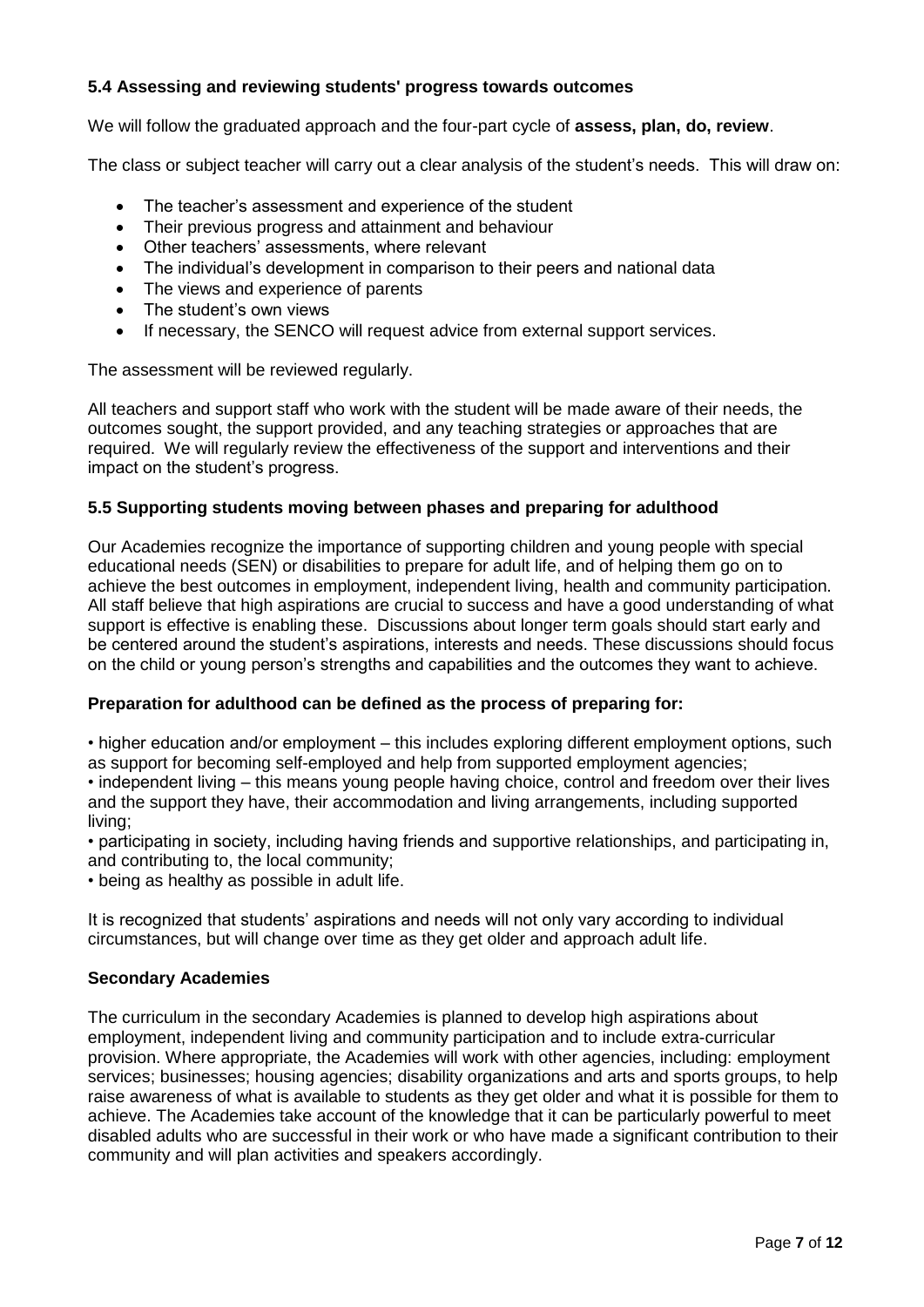Independent careers advice is provided to all students in Years 8 to 13 and particular consideration is given to additional guidance for students with identified SEN needs. For students with EHC plans, preparation for adult life is an explicit element of their planning and support, focusing on what they want to achieve and the best way to support them to achieve including considering the right post-16 options. Where a student has an EHC plan, the Academy will work alongside the appropriate local authority which has a duty to ensure that all reviews of EHC plans from Year 9 (age 13-14) onwards include a focus on preparing for adulthood.

Contact is made with Post-16 providers in the spring/summer term of Year 11. Arrangements are made to ensure all relevant information is discussed and, where appropriate, that any additional transition activity is planned. Where appropriate, particularly where a student has an EHC plan, this contact will be made earlier, in line with the Annual Review process. Transfer of records is requested by Post 16 providers in the autumn term when students are confirmed as being on roll.

For students in the sixth form, additional support will also be in place for students with SEN, especially those with EHC plans. Where a student wants to enter higher education, provision and support will be planned and provided to help them to achieve that goal, wherever possible. The appropriate professionals within the sixth form and the Academy SENCO will work with the relevant local authority to make students aware of the support available to them in higher education and how to claim it, including the Disabled Students Allowance (DSA).

## **Primary Academies**

The primary Academies recognize the importance of starting early. When a child is very young, or SEN is first identified, families need to be reassured that the great majority of children and young people with SEN or disabilities, with the right support, can find work, be supported to live independently, and participate in their community. Academies will work with other agencies which may include: health workers and social workers to encourage these ambitions right from the start. A child-centered approach will be taken which seeks to understand the interests, strengths and motivations of each child and uses this as a basis for planning support around them. Staff in the Academies will support so that they are included in social groups and develop friendships, particularly when they are transferring from one phase of education to another (for example, from nursery to reception). The Academies will ensure that students with SEN engage and participate fully in activities along with those students who do not have SEN including any wider community activity.

Links with secondary Academies ensure that transition is an on-going process. Sports afternoons, Science clubs and musical concerts for example, all prepare students for their transition to secondary education. In addition, staff from secondary Academies always meet with Year 6 teachers and the SENCO to gather information, including about SEN and friendship groups. All students attend transition days in the summer term before they leave Year 6. When necessary, additional visits can be arranged for students with SEN or students who require additional emotional support with the transition to secondary.

## **5.6 Our approach to teaching students with SEN**

Our Academies use a graduated approach when supporting students who have been identified as having SEN. Initially, the use of high-quality teaching that has been differentiated for individual students, is the first step in responding to students who have or may have SEN. We recognize that additional intervention and support cannot compensate for a lack of good quality first teaching.

## **SEN Support (K)**

The class teacher has initial responsibility for these students and will ensure that parents, Pastoral Managers and the SENCO are regularly kept informed if any child is experiencing difficulties. Students whose needs cannot be met through routine classroom differentiation alone will be offered additional support/interventions.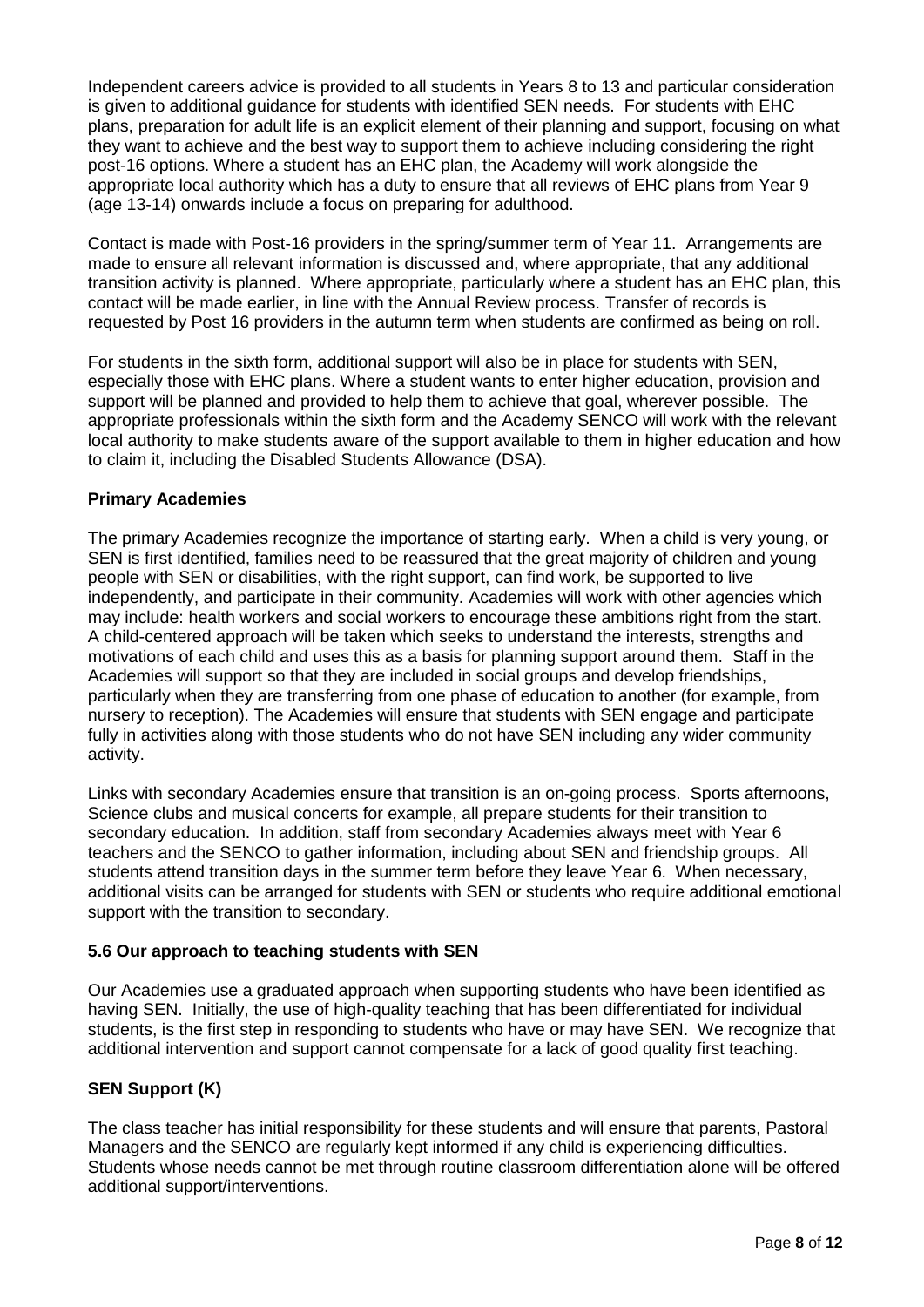## **Education Health and Care Plan (E)**

This stage is identified by the code, as being when the relevant Local Authority takes the lead in assessing students and providing and reviewing EHCPs.

In line with the 2015 Code of Practice, Academies follow the 'Assess, Plan, Do, Review' approach for individual students:

## **Assess**

A class/subject teacher will carry out a clear analysis of the student's needs based on:

- The views of the child and their parents / carers
- The teacher's assessments and observations
- The student's current attainment
- The student's previous progress and attainment
- Tracking of progress and comparisons with national data
- Information and assessments by external agencies if appropriate.

#### **Plan**

Following assessment, the teacher, SENCO, parent / carers and student, will agree on a plan of action to include:

- Time limited outcomes for the pupil
- The adjustments, support and interventions to be put in place
- A date for review.
- All planning must be child-centred and the outcomes must be focussed and recorded.

Where it is decided to place a student on the SEN register, the parents / carers will be notified in writing.

## **Do**

All of the student's teachers and support staff are made aware of the plan and put in place the adjustments, support and interventions. Teachers are responsible for:

- Differentiating and personalising the curriculum
- The delivery of 'additional and different' provision for a pupil with SEN
- The planning, support and impact measurement of all group and one-to-one interventions, these may be delivered by support staff
- Linking interventions to classroom teaching

The SENCO supports teachers in the effective implementation of provision.

The class/subject teacher should remain responsible for working with the student. If interventions are required for small group work or one-to-one teaching away from the main class teacher, they should still retain responsibility for the progress of the student, working closely with any Teaching Assistants or specialist staff involved, to plan and assess the impact of interventions. The SENCO will support the class teacher in the further assessment of the child's particular strengths and weaknesses.

## **Review**

The quality, effectiveness and impact of provision (including any interventions) is evaluated by the review date. This includes sharing information with the student and their parent/carers and seeking their views.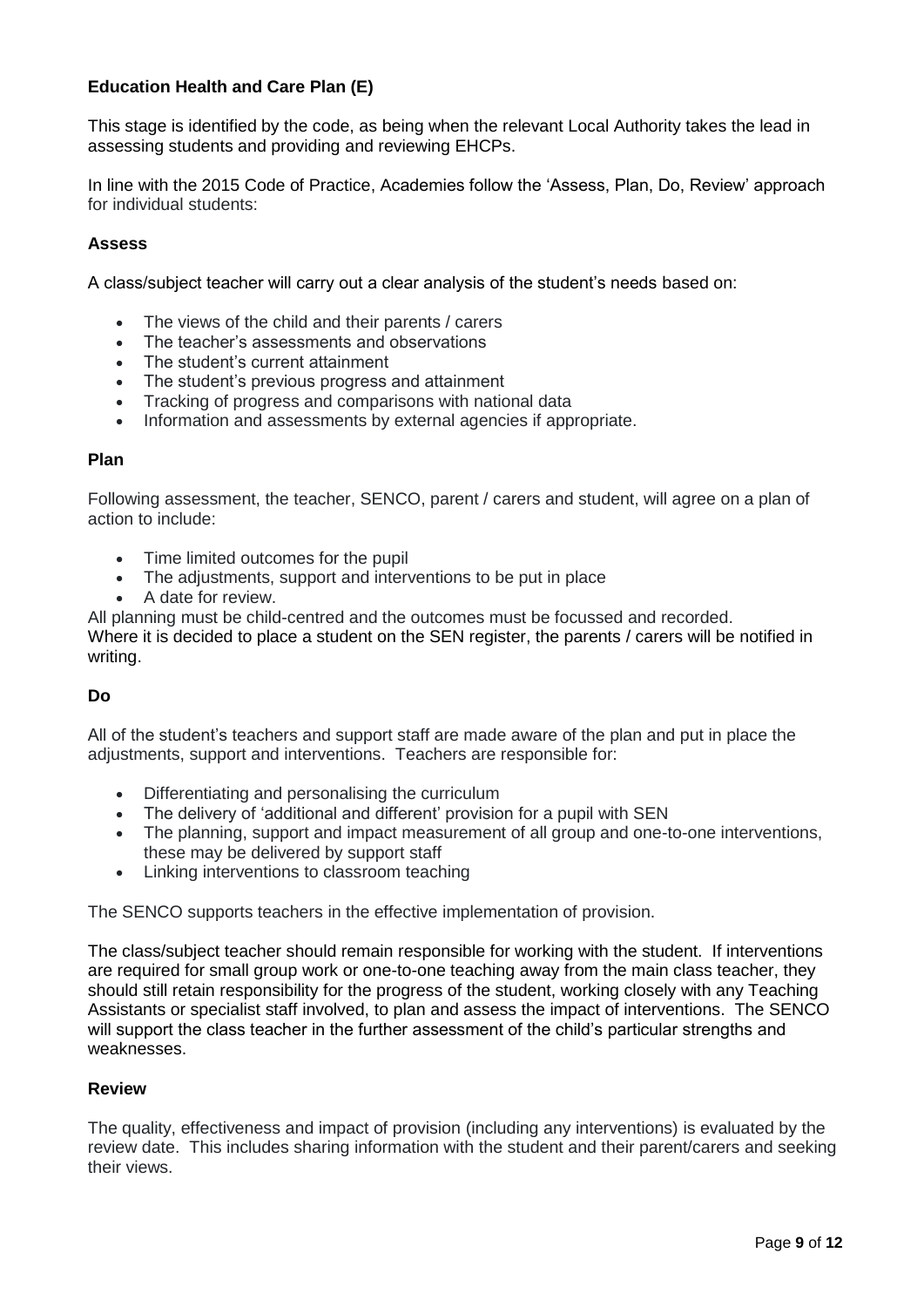The cycle then starts again at assess. The updated needs of the student are considered before planning a continuation of or change to provision. Parents should have clear information about the impact of the support and interventions provided, enabling them to be involved in planning the next steps.

## **5.7 Adaptations to the curriculum and learning environment**

## **Curriculum Intent**

Academy leaders at all levels plan ambitious curriculums that are designed to give all students, particularly those with special educational needs and/or disabilities (SEN) the knowledge and cultural capital they need to succeed in life. The curriculum is coherently planned and sequenced to build cumulatively sufficient knowledge and skills for future learning and employment for all students. Each Academy has the same academic, technical or vocational ambitions for almost all students. In the very small number of cases where this is not possible – for example, for some students with high levels of SEN – the curriculum is designed to still be ambitious and to meet individual student needs. All students study the full curriculum and the Academies ensure this by teaching a full range of subjects for as long as possible, 'specialising' only when necessary, particularly at Key Stage 4 and 5.

## **Implementation**

All teachers have good knowledge of the subject(s) and courses they teach and take account of the individual needs of students, particularly those who have SEN, in lessons. Particular consideration is given to: how teachers present the subject matter clearly for all students; how to promote appropriate discussion for all students; checking all students' understanding systematically, identifying misconceptions accurately and providing clear, direct feedback. In doing so, they respond and adapt their teaching as necessary, including for individual students and groups of students. Consideration is made for students with SEN in particular when helping them to remember in the long term the content they have been taught, to integrate new knowledge into larger concepts and in using assessment to help embed and use knowledge or to check understanding.

The teaching of reading is planned for at all stages in order to develop students' confidence and enjoyment. At the early stages of learning to read, regardless of age, reading materials are closely matched to students' phonics knowledge.

We make the following adaptations within the delivery of our curriculum to ensure that all students' needs are met:

- Differentiating the delivery of our curriculum to ensure that all students are able to access it, for example, by banding and setting, 1:1 work, guided small groups, modifying teaching style, content of the lesson, etc.
- Adapting our resources and staffing
- Using recommended aids, such as laptops, coloured overlays, visual timetables, larger fonts, etc.
- Differentiating our teaching, for example, giving longer processing times, pre-teaching of key vocabulary, reading instructions aloud, etc.
- Using understanding of pedagogy and research-based practice, especially regarding SEN, to inform classroom practice.

#### **Impact**

All Academies assess the extent to which all students, including those with SEN, develop detailed knowledge and skills across the curriculum and, as a result, achieve. This may be reflected in results from national tests or qualifications. We aim to ensure that all students are ready for the next stage of their education, employment or training and that they gain qualifications that allow them to meet their aspirations.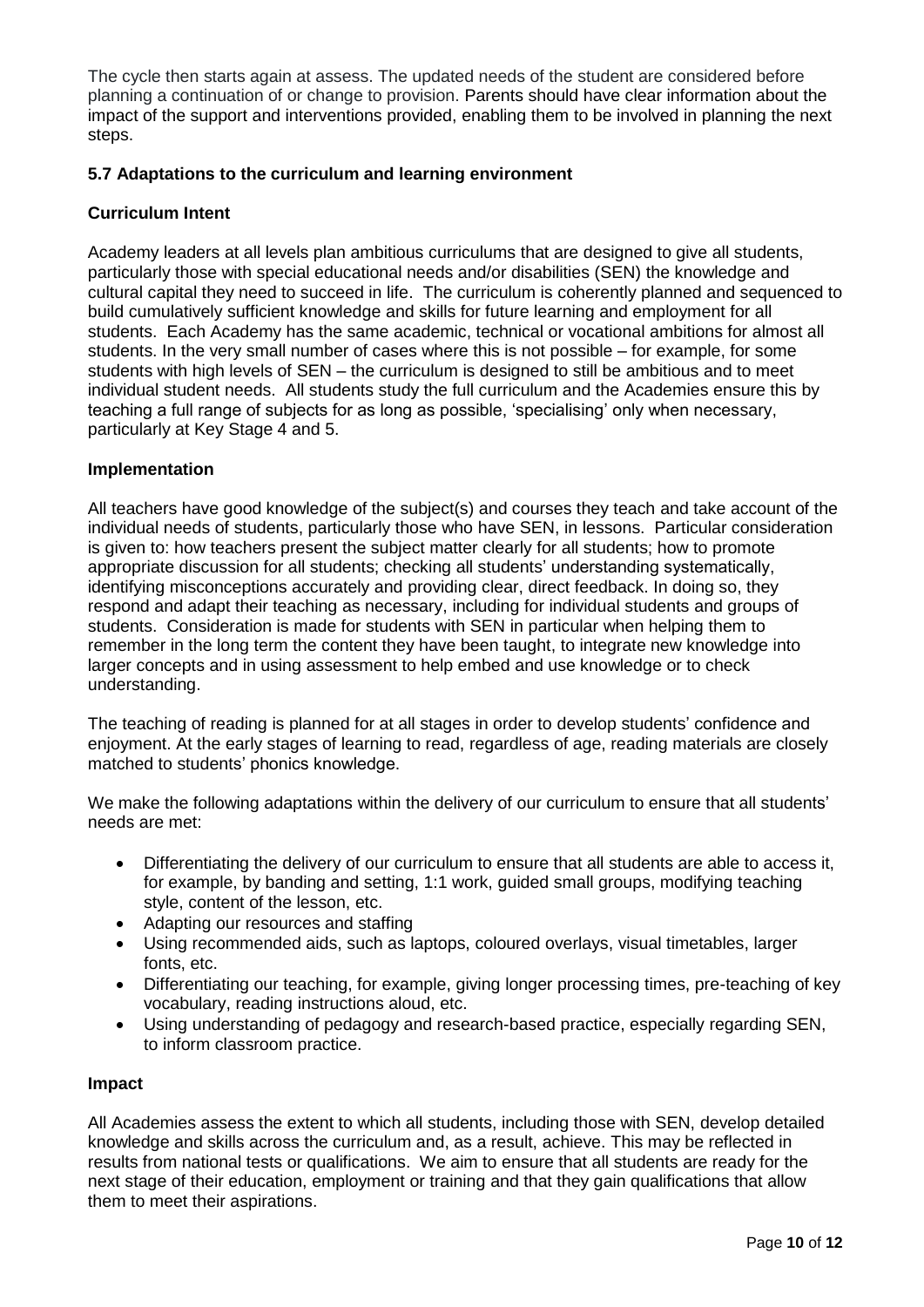## **5.8 Additional support for learning**

All Academies are supported by a team of Teaching Assistants who between them are able to deliver an extensive and varied range of interventions and support. Tollbar MAT also has Service Level Agreements (SLAs) with a team of Educational Psychologists, careers advisors, a Health and Wellbeing Practitioner, specialist teachers, a counselling service and a team of therapists who are available and give support across all the Academies.

## **5.9 Evaluating the effectiveness of SEN provision**

The success of the Academy's Special Educational Needs Policy and provision is evaluated through:

- Feedback from students, parents / carers and members of staff
- The Academy Self Evaluation Form (SEF)
- The monitoring of classroom practice by senior leaders, SENCO and subject leaders
- Analysis of pupil tracking data and test results for individual students and for specific cohorts
- Internal and external progress data for students on the Special Educational Needs register
- Monitoring of procedures and practice by the governor responsible for Special Educational Needs.

## **5.10 Enabling students with SEN to engage in activities available to those in the Academy who do not have SEN**

All of our extra-curricular activities and school visits are available to all our students, including our before-and after-school clubs. All students are encouraged to take part in sports day, outside visits, workshops and any other special events organised by an Academy.

No student is ever excluded from taking part in these activities because of their SEN or disability.

For detailed information regarding students with disabilities please refer to the 'Accessibility Plan'.

## **5.11 Working with other agencies**

In addition to the outside agencies that Tollbar MAT has SLAs with, a significant number of other agencies can, and are, be involved when necessary.

## **5.12 Complaints about SEN provision**

Complaints about SEN provision in our Academies should be made to the relevant Principal in the first instance. Parents will then be referred to the Academy's Complaints Policy.

Parents of students with disabilities have the right to make disability discrimination claims to the first-tier SEND tribunal if they believe that an Academy has discriminated against their children. They can make a claim about alleged discrimination regarding:

- **Fxclusions**
- Provision of education and associated services
- Making reasonable adjustments, including the provision of auxiliary aids and services.

## **5.13 Contact details of support services for parents of students with SEN**

SENDIASS (Special Educational Needs and Disabilities Information, Advice and Support Service) is freely available in North East Lincolnshire for any parent/carer with a child who has a SEN need, who required advice or support.

Liaise (SEND Information Advice and Support Service in Lincolnshire) is freely available in Lincolnshire for any parent/carer with a child who has a SEN need, who requires advice or support.